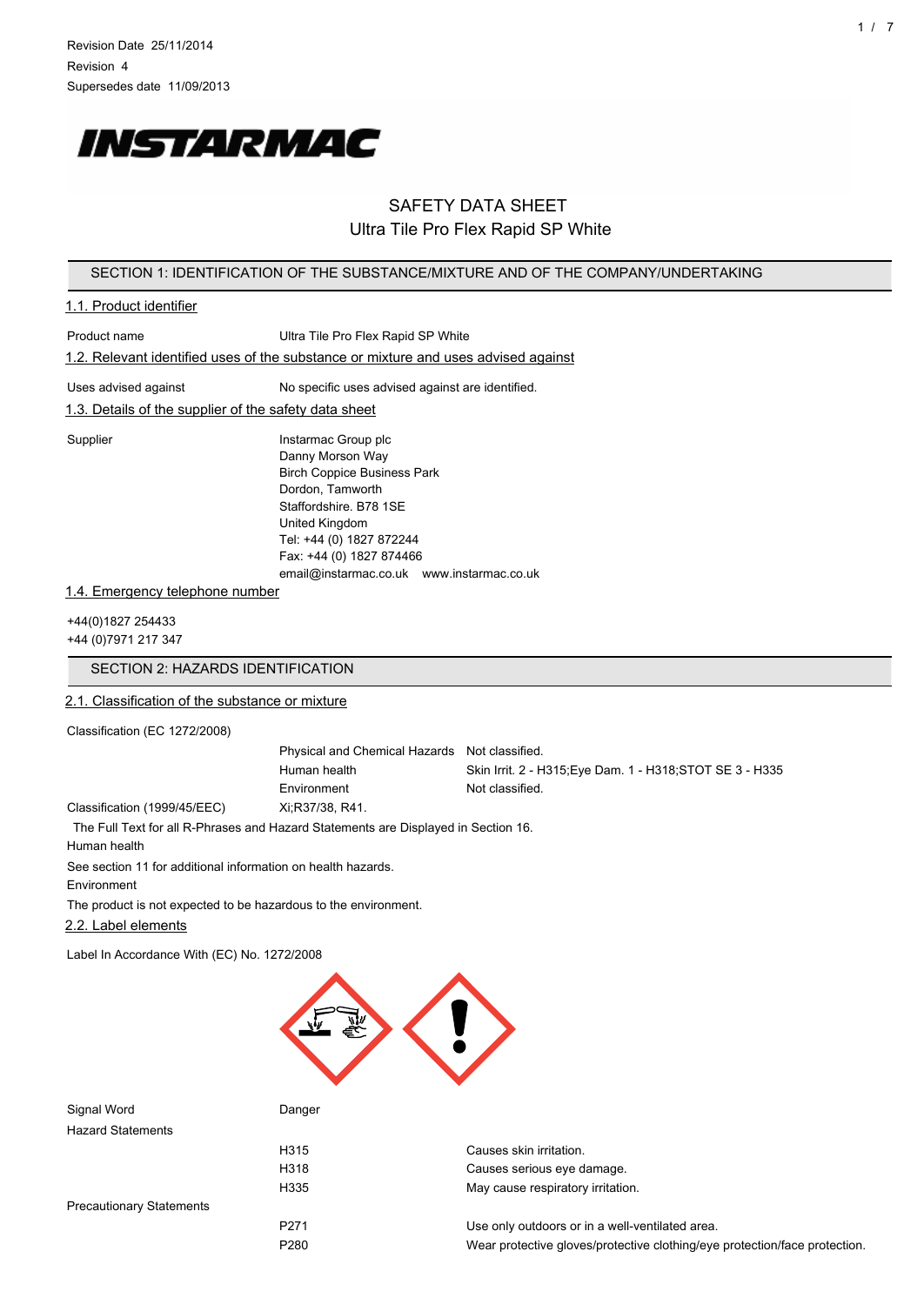|                                               |                  | Ultra Tile Pro Flex Rapid SP White                                                                                                  |
|-----------------------------------------------|------------------|-------------------------------------------------------------------------------------------------------------------------------------|
|                                               | P305+351+338     | IF IN EYES: Rinse cautiously with water for several minutes. Remove<br>contact lenses, if present and easy to do. Continue rinsing. |
|                                               | P310             | Immediately call a POISON CENTER or doctor/physician.                                                                               |
|                                               | P <sub>501</sub> | Dispose of contents/container in accordance with local regulations.                                                                 |
| <b>Supplementary Precautionary Statements</b> |                  |                                                                                                                                     |
|                                               | P <sub>261</sub> | Avoid breathing vapour/spray.                                                                                                       |
|                                               | P <sub>264</sub> | Wash contaminated skin thoroughly after handling.                                                                                   |
|                                               | P321             | Specific treatment (see medical advice on this label).                                                                              |
|                                               | P302+352         | IF ON SKIN: Wash with plenty of soap and water.                                                                                     |
|                                               | P304+340         | IF INHALED: Remove victim to fresh air and keep at rest in a position<br>comfortable for breathing.                                 |
|                                               | P312             | Call a POISON CENTER or doctor/physician if you feel unwell.                                                                        |
|                                               | P332+313         | If skin irritation occurs: Get medical advice/attention.                                                                            |
|                                               | P362             | Take off contaminated clothing and wash before reuse.                                                                               |
|                                               | P403+233         | Store in a well-ventilated place. Keep container tightly closed.                                                                    |
|                                               | P405             | Store locked up.                                                                                                                    |
|                                               | P501             | Dispose of contents/container to                                                                                                    |

## 2.3. Other hazards

Not Classified as PBT/vPvB by current EU criteria.

SECTION 3: COMPOSITION/INFORMATION ON INGREDIENTS

## 3.2. Mixtures

| CALCIUM ALUMINATE CEMENT                                                                       |                   |                                                | $1 - 10%$ |
|------------------------------------------------------------------------------------------------|-------------------|------------------------------------------------|-----------|
| CAS-No.:                                                                                       | EC No.:           |                                                |           |
| Classification (EC 1272/2008)<br>Not classified.                                               |                   | Classification (67/548/EEC)<br>Not classified. |           |
| <b>SILICA SAND</b>                                                                             |                   |                                                | 30-60%    |
| CAS-No.: 14808-60-7                                                                            | EC No.: 238-878-4 |                                                |           |
| Classification (EC 1272/2008)<br>Not classified.                                               |                   | Classification (67/548/EEC)<br>Not classified. |           |
| VINYL ACETATE COPOLYMER                                                                        |                   |                                                | $1 - 10%$ |
| CAS-No.:                                                                                       | EC No.:           |                                                |           |
| Classification (EC 1272/2008)<br>Not classified.                                               |                   | Classification (67/548/EEC)<br>Not classified. |           |
| WHITE OPC                                                                                      |                   |                                                | 30-60%    |
| CAS-No.:                                                                                       | EC No.:           |                                                |           |
| Classification (EC 1272/2008)<br>Skin Irrit. 2 - H315<br>Eye Dam. 1 - H318<br>STOT SE 3 - H335 |                   | Classification (67/548/EEC)<br>Xi;R41,R37/38.  |           |

The Full Text for all R-Phrases and Hazard Statements are Displayed in Section 16.

| SECTION 4: FIRST AID MEASURES |  |  |  |
|-------------------------------|--|--|--|
|-------------------------------|--|--|--|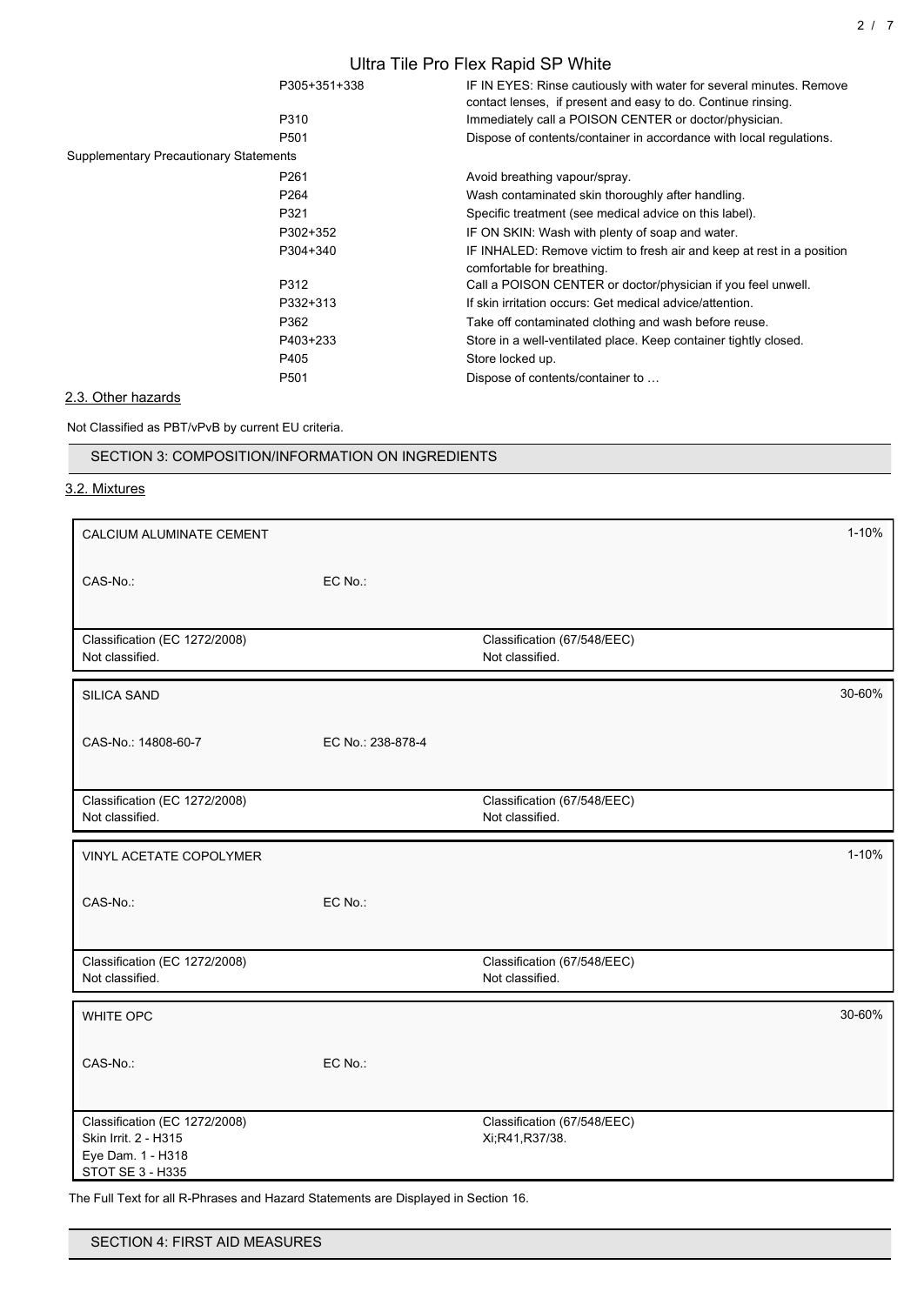## 4.1. Description of first aid measures

### General information

Remove affected person from source of contamination. Contact physician if discomfort continues.

Inhalation

Move into fresh air and keep at rest. Get medical attention if any discomfort continues.

Ingestion

Immediately rinse mouth and drink plenty of water. Keep person under observation. If person becomes uncomfortable take to hospital along with these instructions. Do not give victim anything to drink if he is unconscious. Skin contact

Wash off promptly and flush contaminated skin with water. Promptly remove clothing if soaked through and flush skin with water. Get medical attention if any discomfort continues.

Eye contact

Immediately flush with plenty of water for up to 15 minutes. Remove any contact lenses and open eyes wide apart. Get medical attention if any discomfort continues.

## 4.2. Most important symptoms and effects, both acute and delayed

General information

The severity of the symptoms described will vary dependant of the concentration and the length of exposure.

4.3. Indication of any immediate medical attention and special treatment needed

No specific first aid measures noted.

SECTION 5: FIREFIGHTING MEASURES

## 5.1. Extinguishing media

Extinguishing media

Use fire-extinguishing media appropriate for surrounding materials.

5.2. Special hazards arising from the substance or mixture

Hazardous combustion products None under normal conditions. Unusual Fire & Explosion Hazards No unusual fire or explosion hazards noted. Specific hazards Not known. 5.3. Advice for firefighters Special Fire Fighting Procedures

No specific fire fighting procedure given. Protective equipment for fire-fighters Use protective equipment appropriate for surrounding materials.

## SECTION 6: ACCIDENTAL RELEASE MEASURES

6.1. Personal precautions, protective equipment and emergency procedures

Wear protective clothing as described in Section 8 of this safety data sheet.

6.2. Environmental precautions

Avoid release to the environment.

6.3. Methods and material for containment and cleaning up

GENERAL. For waste disposal, see section 13.

## 6.4. Reference to other sections

For personal protection, see section 8. Collect and dispose of spillage as indicated in section 13. See section 11 for more detailed information on health effects and symptoms.

## SECTION 7: HANDLING AND STORAGE

7.1. Precautions for safe handling

No specific usage precautions noted.

7.2. Conditions for safe storage, including any incompatibilities

Store at moderate temperatures in dry, well ventilated area.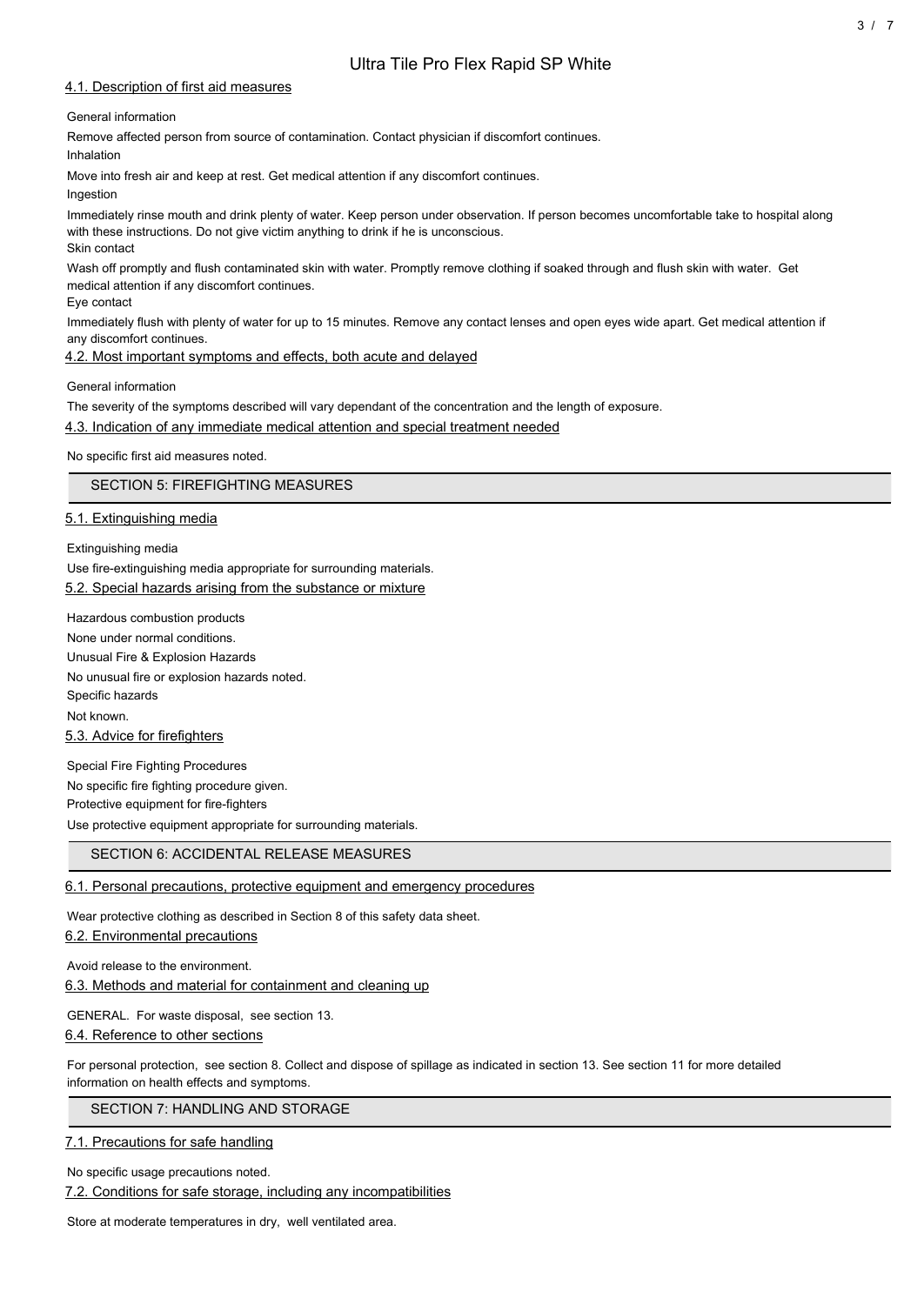# 7.3. Specific end use(s)

The identified uses for this product are detailed in Section 1.2.

## SECTION 8: EXPOSURE CONTROLS/PERSONAL PROTECTION

## 8.1. Control parameters

| Name                             | <b>STD</b> | TWA - 8 Hrs            | STEL - 15 Min | <b>Notes</b> |
|----------------------------------|------------|------------------------|---------------|--------------|
| <b>ICALCIUM ALUMINATE CEMENT</b> | <b>WEL</b> | 5 mg/m3                |               |              |
| <b>ISILICA SAND</b>              | <b>WEL</b> | $0.1 \, \text{mg/m}$ 3 |               |              |
| <b>IVINYL ACETATE COPOLYMER</b>  | 'WEL       | 4 mg/m $3$             |               |              |
| <b>IWHITE OPC</b>                | WEL        | 4 mg/m $3$             |               |              |

#### WEL = Workplace Exposure Limit.

#### Ingredient Comments

No exposure limits noted for ingredient(s).

#### 8.2. Exposure controls

Protective equipment



Engineering measures

Not relevant

Respiratory equipment

No specific recommendations. Respiratory protection may be required.

Hand protection

For prolonged or repeated skin contact use suitable protective gloves.

Eye protection

Wear approved safety goggles.

Other Protection

Wear appropriate clothing to prevent any possibility of skin contact.

Hygiene measures

Wash hands at the end of each work shift and before eating, smoking and using the toilet. No specific hygiene procedures noted, but good personal hygiene practices are always advisable, especially when working with chemicals.

## SECTION 9: PHYSICAL AND CHEMICAL PROPERTIES

#### 9.1. Information on basic physical and chemical properties

#### Appearance Powder, dust

Not available.

9.2. Other information

SECTION 10: STABILITY AND REACTIVITY

#### 10.1. Reactivity

There are no known reactivity hazards associated with this product. 10.2. Chemical stability

No particular stability concerns. 10.3. Possibility of hazardous reactions

Not applicable. Hazardous Polymerisation Unknown.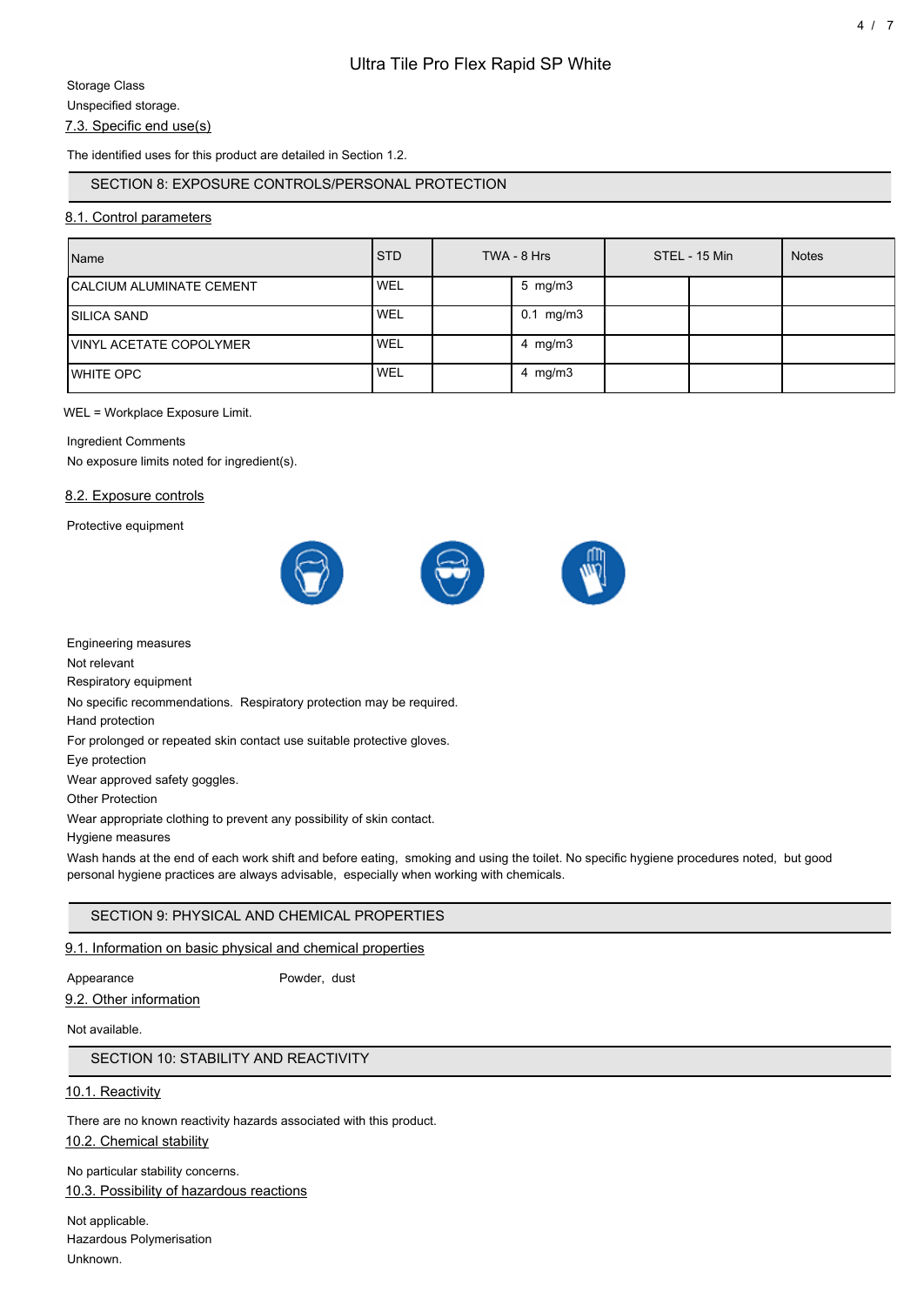# Ultra Tile Pro Flex Rapid SP White

### 10.4. Conditions to avoid

There are no known conditions that are likely to result in a hazardous situation. 10.5. Incompatible materials

Materials To Avoid

No specific, or groups of materials are likely to react to produce a hazardous situation. 10.6. Hazardous decomposition products

None under normal conditions.

## SECTION 11: TOXICOLOGICAL INFORMATION

### 11.1. Information on toxicological effects

Toxicological information No information available.

General information No specific health warnings noted.

Inhalation No specific health warnings noted.

Ingestion May irritate and cause stomach pain, vomiting and diarrhoea.

Skin contact Irritating to skin.

Eye contact Irritating to eyes. Health Warnings This chemical may cause skin/eye irritation.

## SECTION 12: ECOLOGICAL INFORMATION

**Ecotoxicity** There are no data on the ecotoxicity of this product.

12.1. Toxicity

No information available

### 12.2. Persistence and degradability

No information available Degradability There are no data on the degradability of this product.

### 12.3. Bioaccumulative potential

Bioaccumulative potential No data available on bioaccumulation.

12.4. Mobility in soil

Mobility: The product is non-volatile.

### 12.5. Results of PBT and vPvB assessment

Not Classified as PBT/vPvB by current EU criteria.

12.6. Other adverse effects

Not available.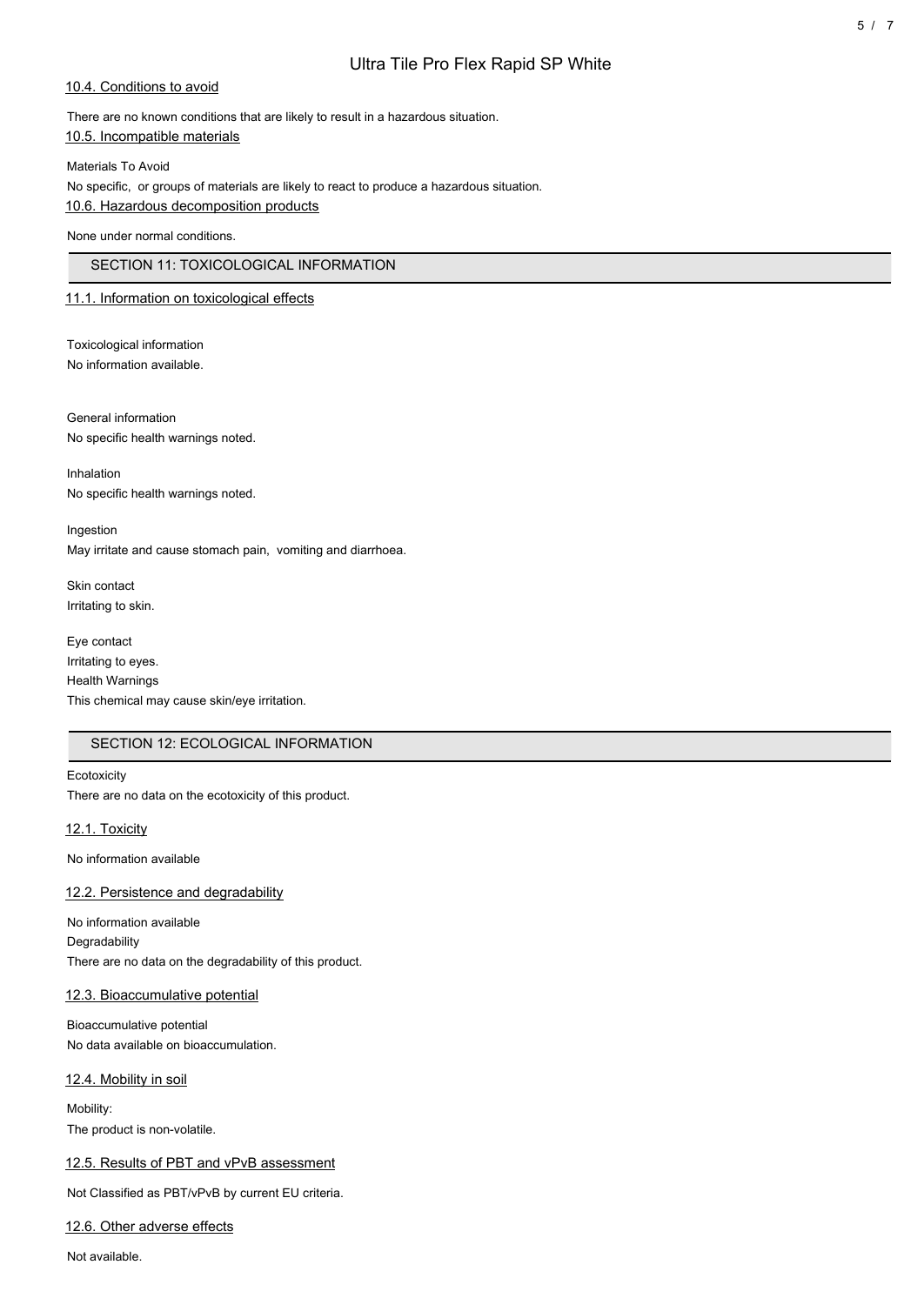## SECTION 13: DISPOSAL CONSIDERATIONS

#### General information

When handling waste, consideration should be made to the safety precautions applying to handling of the product. 13.1. Waste treatment methods

Dispose of waste and residues in accordance with local authority requirements.

## SECTION 14: TRANSPORT INFORMATION

General The product is not covered by international regulation on the transport of dangerous goods (IMDG, IATA, ADR/RID).

14.1. UN number

Not applicable.

14.2. UN proper shipping name

Not applicable.

14.3. Transport hazard class(es)

Not applicable.

14.4. Packing group

Not applicable.

14.5. Environmental hazards

Environmentally Hazardous Substance/Marine Pollutant No.

14.6. Special precautions for user

Not applicable.

14.7. Transport in bulk according to Annex II of MARPOL73/78 and the IBC Code

Not applicable.

SECTION 15: REGULATORY INFORMATION

15.1. Safety, health and environmental regulations/legislation specific for the substance or mixture

Uk Regulatory References Health and Safety at Work Act 1974. The Control of Substances Hazardous to Health Regulations 2002 (S.I 2002 No. 2677) with amendments.

Statutory Instruments

Control of Substances Hazardous to Health.

Approved Code Of Practice

Safety Data Sheets for Substances and Preparations.

National Regulations

Health and Safety at Work Act (As Amended) 1974 Control of Substances Hazardous to Health Regulations 2002 (as amended) Water hazard classification

N/A.

15.2. Chemical Safety Assessment

No chemical safety assessment has been carried out.

SECTION 16: OTHER INFORMATION

| General information                              |               |
|--------------------------------------------------|---------------|
| Only trained personnel should use this material. |               |
| Issued By                                        | HS&E Manager. |
| <b>Revision Date</b>                             | 25/11/2014    |
| Revision                                         | 4             |
| Supersedes date                                  | 11/09/2013    |